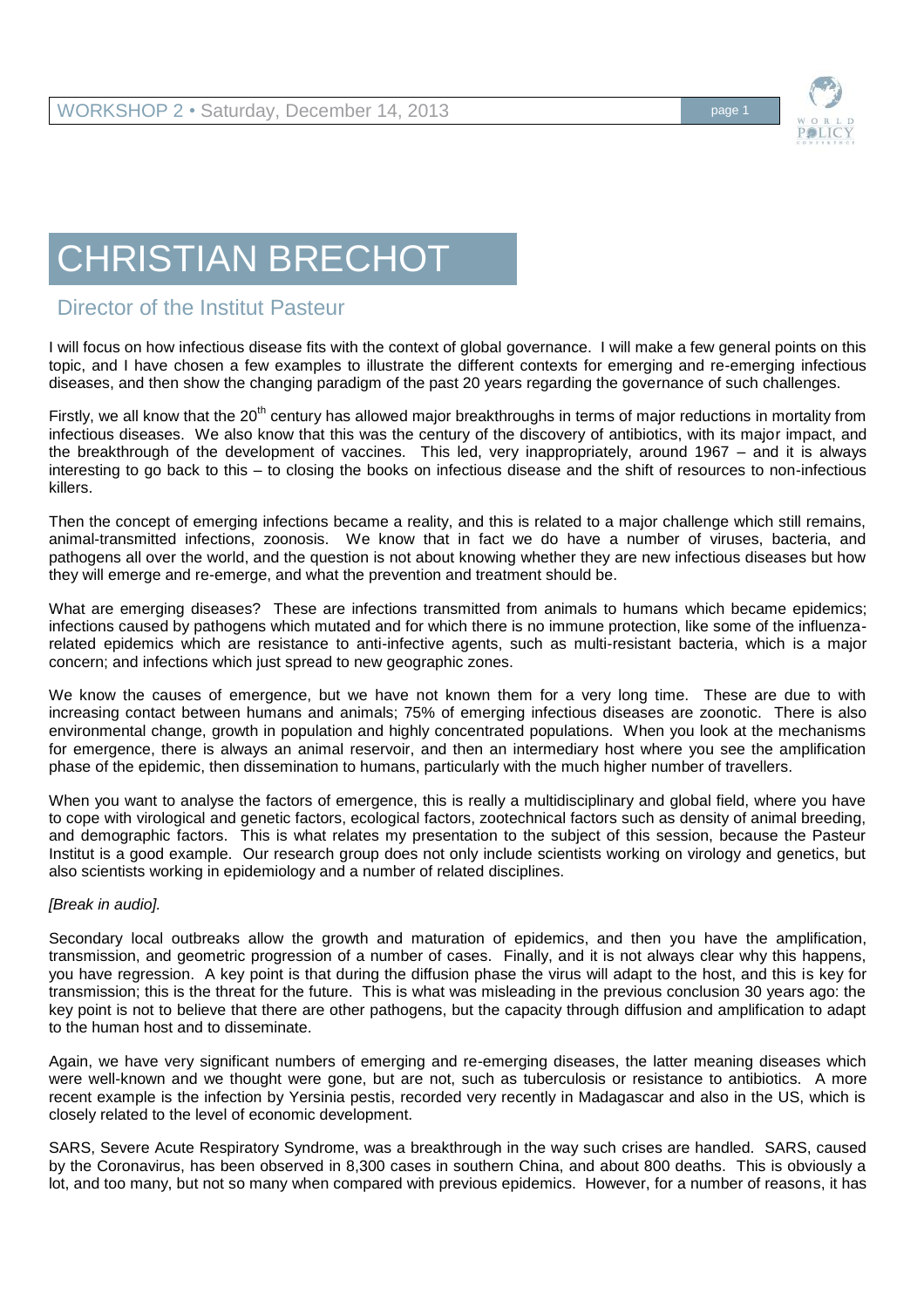

completely overhauled the way we handled this question. It started in Guangzhou Province near Hong Kong, and then a doctor in mainland China went to a hotel in Hong Kong, and this led to complete dissemination all over the world.

What is interesting is that, when you look at the report, the introduction was in November 2002. It only started to be publicised in early 2003. Why is this? Firstly, the advertisements on the Internet were in Chinese, and the global health screening system from Canada which spotted this was only in English. Secondly, China was slow to understand the question, and it only became widely known because an American businessman left from China to Singapore, and the plane had to stop in Hanoi; unfortunately he died from SARS, and this was the moment when it became obvious that there was something going on. Then there were the amplification and the regression phases.

I am very proud, though I was not the president at that time, that the Pasteur Institut was at the forefront of evaluating the first cases in Hanoi. The Institut is a dedicated, multidisciplinary research centre in Paris, and it has an international network with a number of institutes and regional activities throughout the world. This is key to efficient global action, because if you do not have the onsite capacity, if you do not have something linked to the local government, economics and politics, there will be no efficiency in taking on such emerging infectious diseases globally.

The lesson of SARS has been very important. It proves the vulnerability of our societies to new infectious agents, and it led to complete paralysis with major socioeconomic consequences; on the other hand, it has demonstrated our response capabilities, an international network of epidemiological surveillance, new detection tools, and international health regulations. However, we have to be very honest: we have been very lucky, and the reason why the epidemic stopped is that this is an infectious agent which is not easily transmissible and is not infectious after the beginning of the symptoms, which makes a huge difference regarding its diffusion capacity.

I want to show that for other viruses you have different mechanisms. Chikungunya is a virus transmitted by mosquitoes, and this virus has undergone mutations which have allowed it to adjust to a new host, to replicate and to transmit more efficiently. This is another case which presents a new challenge; Filoviruses are very severe and dramatic infections, some of which occur around Central Africa, and are likely to be transmitted by bats, and which include Ebola and Marburg.

Intervention in these countries has led to a misunderstanding by the population as to what has been going on. For example, victims have been buried without ritual ceremonies, and they will become ghosts and haunt the living. This led to an emphasis that you can only be efficient if you have appropriation by the local community of the measures you want to take.

The last part of my presentation concerns the importance of surveillance and alert networks, and I will briefly summarise by saying that a lot of actions have been taken which have reinforced our capacities. I will point to some limitations at the end. I do not want to describe them in detail, but this global network, the Global Outbreak Alert and Response Network, has been a very important step forward to reinforcing global communication about these infectious diseases. You have other warning systems such as the so-called ProMED system, where you have a list of the various events along with reports.

Very importantly, you now have emergency prevention systems for animal-related transmission, for example EMPRES, the emergency prevention system for trans-boundary animal and plant diseases. This is key in the light of the fact that 75% of emerging infectious diseases are zoonotic. Climate change is a key element, along with deforestation. We have a major Pasteur Institute in Guiana, and we are also working on a number of important issues in Asia. This has led to new methodologies for evaluating this risk. You have a multidisciplinary approach where, based on the evolution of climate change, you try to estimate how this might have an influence. You have epidemiological modelling, earth observation, microbiological surveillance, public health computing, etc; this is the way to handle this research.

When you want to tackle these emergent infections, you need to understand what is the reservoir population, what is the target, and this is often very difficult. There are three different tactics. You can target the control, directing your efforts at the target population, with no reference to the reservoir. For example, when you want to vaccinate against yellow fever, may have blocking tactics targeting the control to block transmission between the source and the target